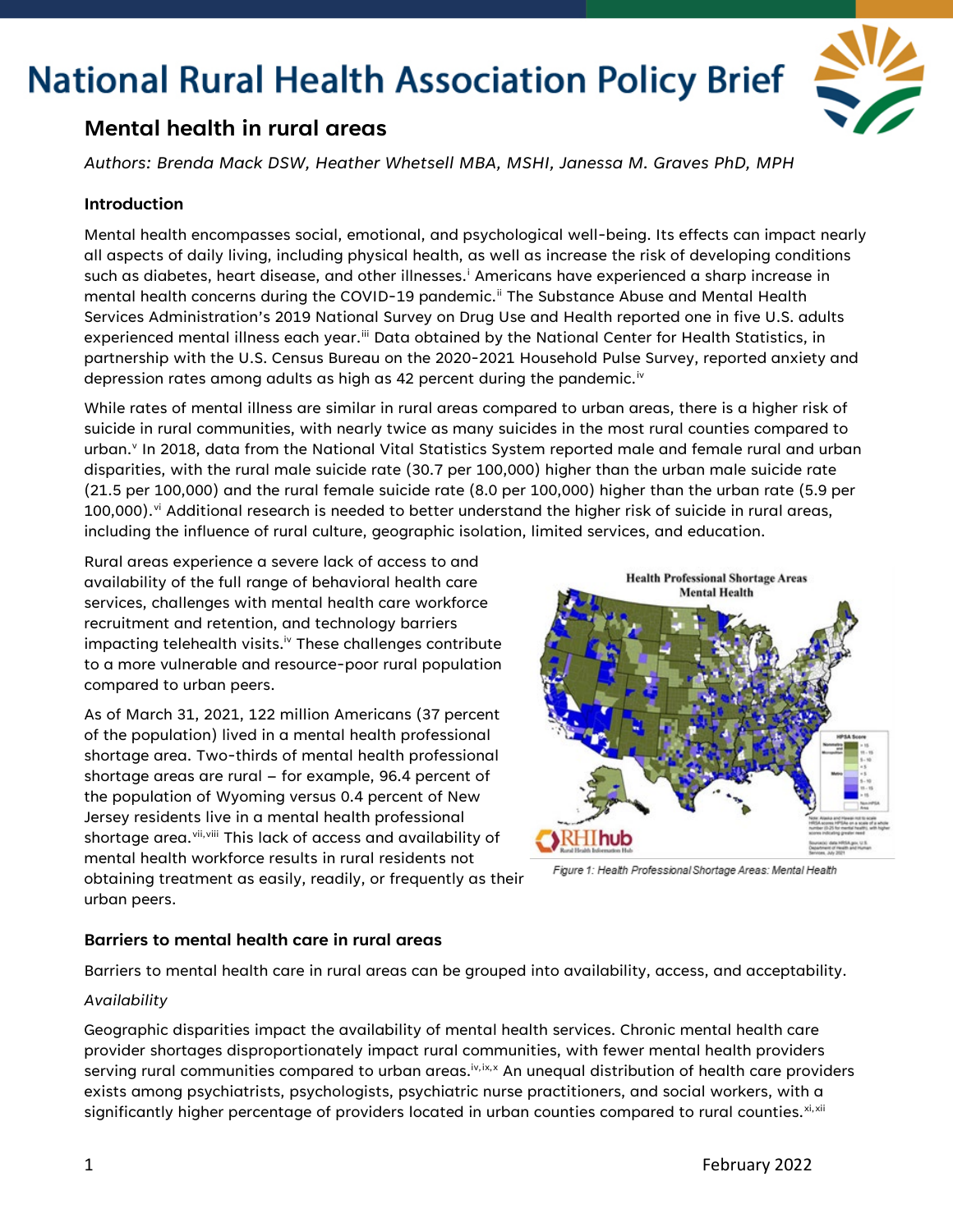

#### *Access*

Rural residents travel significantly farther than their urban peers to access health services, including mental health care.<sup>[xiii](#page-3-12)</sup> Lack of public transportation or limited access to private transportation – including having a reliable vehicle, driver's license, fuel, and time – are important barriers to accessing health services.<sup>[xiv](#page-3-13)</sup>

The costs associated with mental health care are a burden for rural residents, who often have lower income than urban residents, which can result in individuals forgoing care. $^{x}$  Insufficient insurance coverage, which is also more common in rural areas, results in high patient costs, $x<sup>x</sup>$  and low reimbursement rates or restrictive policies by insurance providers can impact health care providers' abilities to offer services.<sup>[xvi](#page-3-15), [xvii](#page-3-16)</sup>

Limited broadband coverage in rural areas may limit rural residents' access to advancements designed to increase access to health care services, such as telehealth. Rural households have fallen behind urban in access to broadband serv[i](#page-3-17)ces, computers, and other technology.<sup>xviii</sup> Despite expansion in telehealth infrastructure and reimbursement during the COVID-19 pandemic, technology limitations persistently impede access to mental health services in rural communities.<sup>[xix](#page-3-18)</sup>

#### *Acceptability*

People are less likely to access mental health care when stigma and health literacy issues are present.<sup>[xx](#page-3-19)</sup> Higher rates of mental health stigma in rural areas inhibits help-seeking behavior.<sup>1[xxi](#page-3-20)</sup> Limited health literacy, also a challenge in rural communities, impacts individuals' awareness of mental health conditions and treatment options.<sup>[xxii](#page-3-21)</sup>

Lack of privacy is a common barrier to mental health care cited by rural residents. Individuals are reluctant to seek treatment when anonymity is at risk. This concern can be particularly prevalent in small communities with interconnected social networks.<sup>xxiii</sup>

The need for culturally competent, appropriate health care is a concern among residents of rural areas.<sup>[xxiv](#page-3-22),[xxv](#page-3-23)</sup> It is important that individuals can choose health care providers and treatments that align with their preferences, beliefs, practices, language, and backgrounds. There is a demand for mental health providers who recognize the unique and diverse needs of rural Americans.<sup>xii</sup> Additionally, rural areas of the country have grown more racially and ethnically diverse, xii amplifying the need for culturally appropriate mental health care in rural communities.

#### **Policy recommendations**

Residents of rural areas are adversely impacted by availability, limited access, and acceptability of mental health services, yet evidence-based approaches to improving mental health in rural areas exist.<sup>[xxvi](#page-3-24)</sup>

*Availability: Expand rural mental health care provider availability through recruitment and retention strategies.*

- Offer stipends and paid internships for students working toward health and human services degrees, such as HRSA's Behavioral Health and Workforce Education and Training Program.
- Increase the eligibility criteria for national and state loan repayment programs to include bachelor-level social workers, health and human services providers, and certified drug and alcohol counselors and expand service delivery location sites to include home, school, and communitybased settings.
- Through grants, adjustments in payment levels, and loan repayment, offer advanced incentives for providers who practice in rural areas, including those who have similar backgrounds as the populations they serve.

<span id="page-1-0"></span><sup>&</sup>lt;sup>1</sup> Stigma can include judgment by others or negative attitudes or beliefs toward oneself.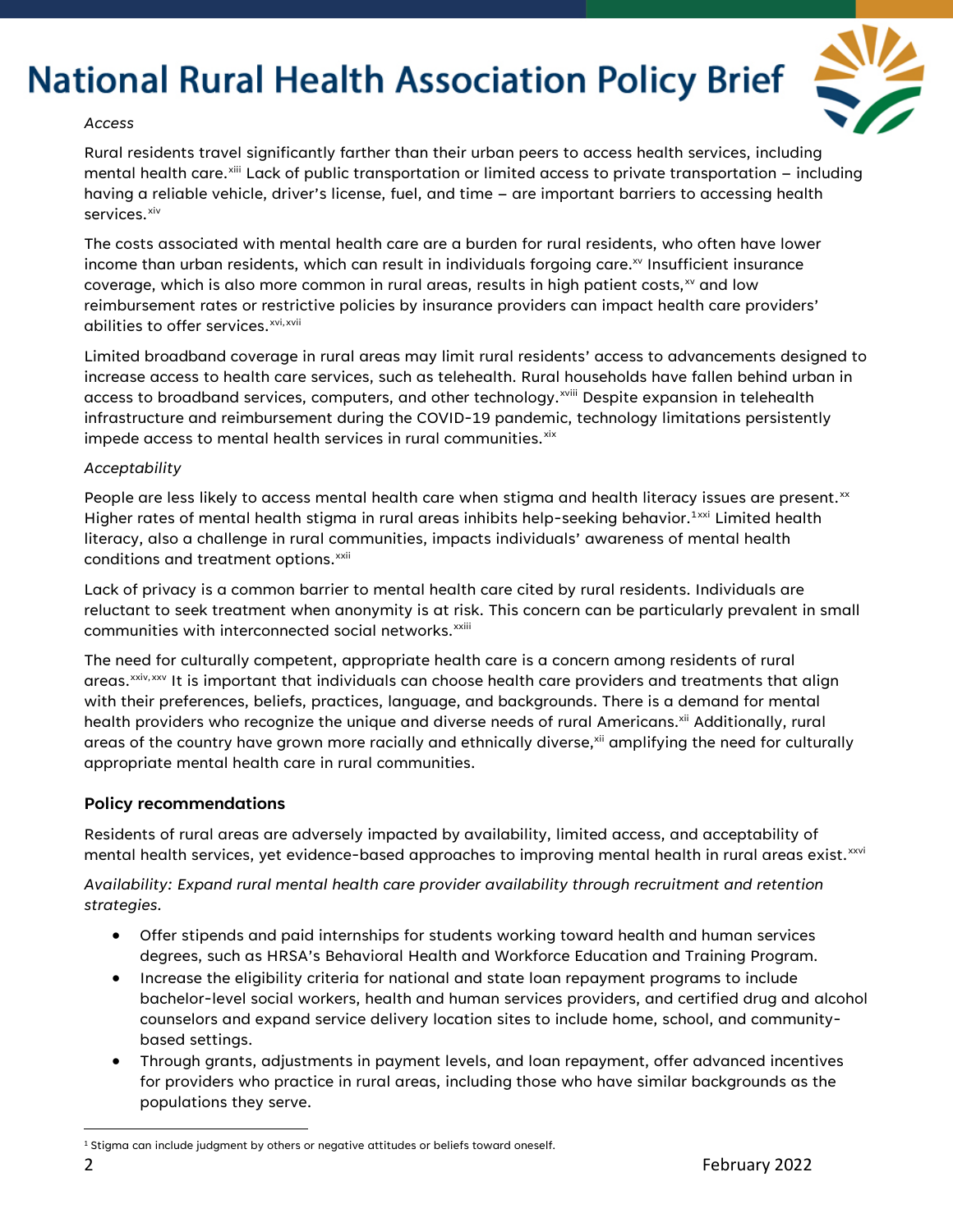- 
- Increase the provider network by recruiting, training, and supervising certified adult, child, and family peer specialists.
- Retain a quality health care workforce by addressing stress, burnout, and compassion fatigue (such as self-care, collaborative care, and resiliency-building strategies) through federal grant support and incorporating permanent a carve-out specifically for rural providers. $^{\rm xxvii}$
- Strive for equitable grantmaking by supporting rural facilities, providers, and organizations in identifying and applying for local, state, and national funding for mental health programming through technical assistance and support services.

*Access: Increase access to quality, culturally responsive rural mental health care services across the nation.*

- Co-locate mental health and substance use treatment with physical health services at hospitals, clinics, community health agencies, and tribal centers and provide support for interprofessional coordination and collaboration.
- Expand reimbursement for mental health and suicide prevention programs, such as Mental Health First Aid (MHFA), teenMHFA, Question Persuade Respond (QPR) training, child and adult wellness groups or talking circles, $^{27}$  screening and outreach services that may include formal supports (such as social workers, psychologists, and counselors) and informal supports (such as family, friends, elders[,](#page-3-25) non-mental health providers, traditional healers, and faith-based leaders). $^{\rm xxviii, xxix,xxx}$  $^{\rm xxviii, xxix,xxx}$  $^{\rm xxviii, xxix,xxx}$  $^{\rm xxviii, xxix,xxx}$  $^{\rm xxviii, xxix,xxx}$
- Broaden eligible mental health professionals for Medicare reimbursement to provide full costs for all mental health workers located in mental health professional shortage areas and licensed or credentialed by their state or tribe.
- Fund services provided in non-traditional settings such as schools, community centers, senior citizen facilities, and libraries.
- Support state and federal broadband legislation that directly and indirectly impacts improved access to rural mental health services.
- Give individuals the option of in-person or home-based services, including telehealth and audioonly options. During the pandemic, the Centers for Medicare and Medicaid Services allowed temporary changes for telehealth services to fight COVID-19 that should be made permanent.<sup>xxv</sup>

*Acceptability: Highlight the importance of rural mental health wellness and reduce the stigma of seeking services.*

- Support the creation and initiation of social and public media campaigns through state public health and rural health associations specific to rural audiences.
- Offer webinars, podcasts, and virtual coffee chats specifically focused on rural mental health and well-being through rural health research centers, such as the Cultivating Resiliency for Women in Agriculture Project.<sup>[xxxi](#page-3-28)</sup>
- Generate and distribute educational materials at community sites such as clinics, hospitals, schools, community centers, senior citizen facilities, and libraries – and in online forums frequently used by communities. Leverage partnerships with states' extension networks to reach communities where they are to foster increased access to and acceptance of these resources.
- Support community engagement, outreach, and education efforts specifically tailored to rural communities.<sup>xxxii[,](#page-3-29)xxx[i](#page-3-30)ii</sup>

#### **Conclusion**

Mental health encompasses social, emotional, and psychological well-being. Residents of rural areas are adversely impacted by availability, limited access, and acceptability of mental health services. Policy and program actions need to be taken to expand rural mental health care provider availability through recruitment and retention strategies; increase access to quality, culturally responsive rural mental health